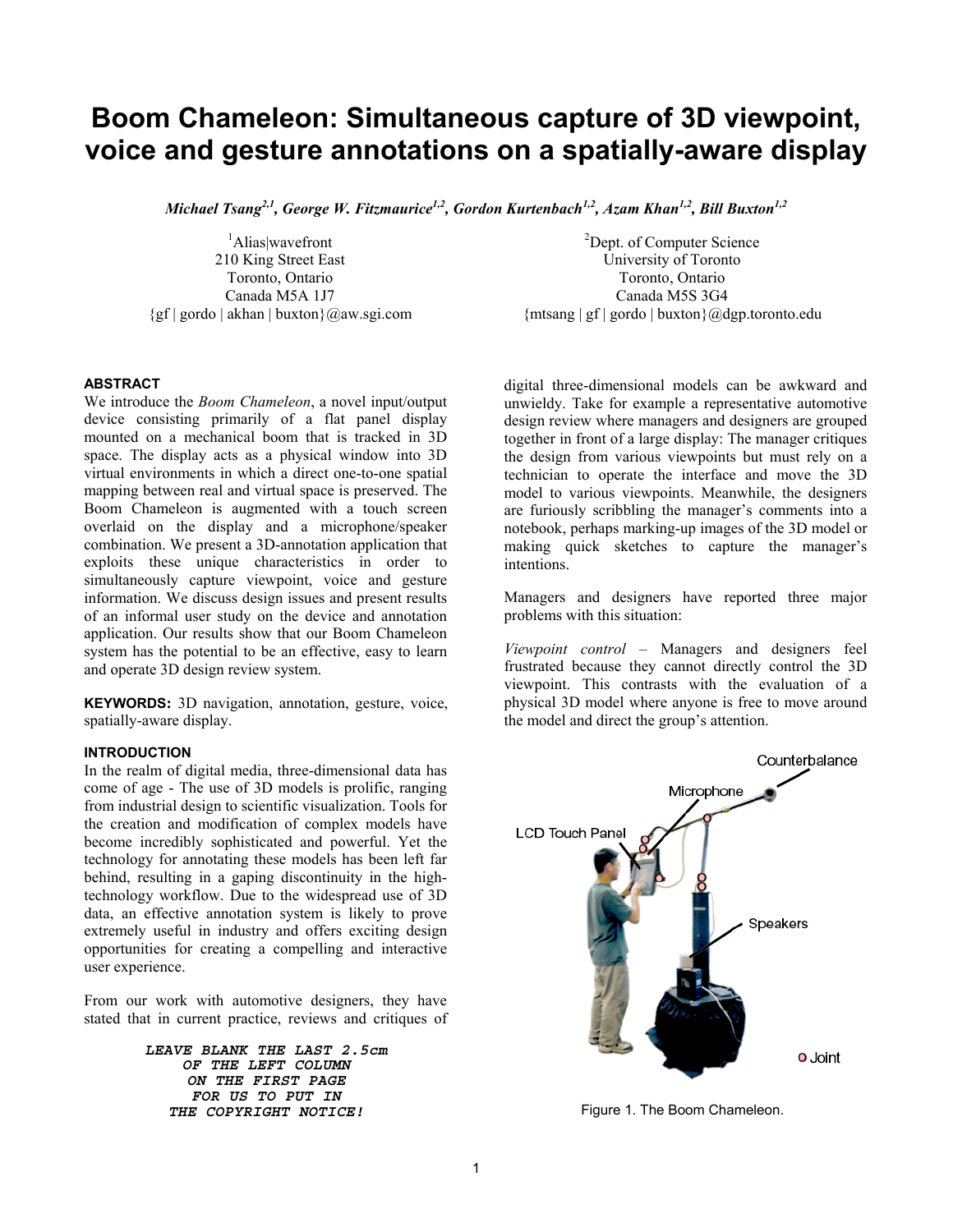*Information capture* - Designers feel that critique information is lost because attention is divided between recording the annotation and participating in the discussion.

*Shared view* - Both managers and designers feel misunderstandings could be reduced if notes and annotations could be created and viewed by all parties simultaneously.

Outside the realm of 3D visualization, there is a substantial body of literature on supporting reviews and critiques through digital annotations on 2D assets such as documents and images. An emerging approach is to take as input existing workpractice annotation styles such as marking-up documents or simply speaking and captures them. For example, the Wang Freestyle system [[17\]](#page-9-0) is an early example of such an annotation system. A key to the success of these systems is in making the capture of the annotations minimally intrusive. One approach to minimizing intrusion is to produce a system that allows for the simultaneous capture of different types of annotation information. In effect, these systems constantly record all data streams removing the burden of the user having to explicitly engage different annotation tools.

In terms of 3D visualization, over the past few years we have been experimenting with a specialized hardware device known as the Boom Chameleon (see Figure 1). The Boom Chameleon is a "spatially-aware" device [[9,](#page-8-0) [10\]](#page-8-1) where the display acts as a window onto a virtual world, where moving the display in space changes a viewpoint into the virtual world. This concept can also be thought of as a "video camera" metaphor.



Figure 2. Navigating with the Boom Chameleon.

We have found that the Boom Chameleon makes some forms of 3D navigation easy. Viewpoint controls typically found in commercial computer graphics applications have discrete functions for zooming, panning, tumbling, etc. In contrast, the Boom Chameleon replaces all of these

operations with simple physical manipulation of the display. In essence, the virtual model remains fixed in physical space while the user moves the display around in that physical space. This allows an untrained user to move around a 3D model and inspect it from different viewpoints. As Figure 2 shows, when a user moves to the front of the space, the front of the virtual car is viewable, moving to the side shows the corresponding side of the car, and moving closer to the center zooms in to a closeup of the car. To return to a particular view, the user simply returns to the same physical point in space. Because of these characteristics, the Boom Chameleon is very well suited for allowing non-technical users to control the viewpoint when performing reviews and critiques of 3D models.

Given these properties of the Boom Chameleon and the research on simultaneous capture of 2D annotations and speech, this paper explores combining these approaches to address the effective review and critiques of 3D digital models. The intention is that this approach may address the three major problems brought forward by the managers and designers. First, the ease of use and operation of the Boom Chameleon will address the viewpoint problem. Second, information capture techniques from 2D annotation schemes can be adapted to address the information capture problem. Lastly, the Chameleon display will address the shared view problem by serving as a common viewing and annotation space.

In this paper we first review the related research and then more formally present the design of our system and the implementation details. We next describe the results of several informal user studies. Lastly, we discuss lessons learned, design insights and the general feasibility of this approach.

# **RELATED RESEARCH**

# **Chameleon Navigation**

The Boom Chameleon system is based upon the "window in hand" metaphor introduced by Fitzmaurice [\[10,](#page-8-1) [9\]](#page-8-2). Perhaps the most closely related system is the room-scale Art+Com virtual car installation [[1\]](#page-8-3). Others take advantage of a handheld spatially-aware display to navigate 2D virtual information such as newspapers [[29\]](#page-9-1). The window in the hand metaphor has also been augmented with video cameras on the handheld device to view the real world with computer graphics superimposed on the display [[27,](#page-9-2) [20\]](#page-9-3).

The WindowsVR system [[36\]](#page-9-4) is a close cousin of the Boom Chameleon. WindowsVR consists of a touch sensitive LCD display which is hung from an overhead arm using a retractable cable. The display comes in two configurations: In the first configuration, only the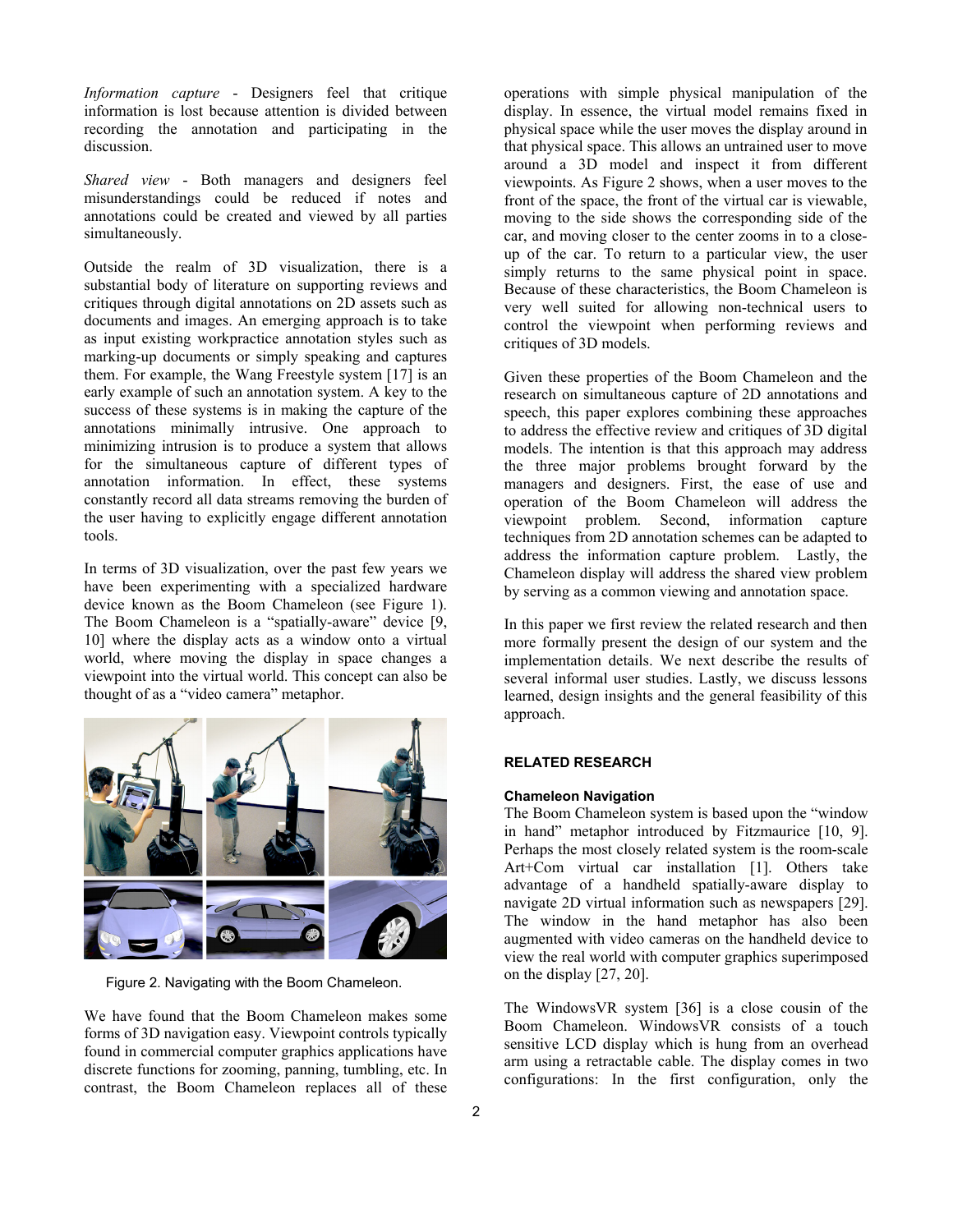orientation of the display is sensed. For translation, the user operates two joysticks, mounted on each side of the LCD. In contrast to the Boom Chameleon, this breaks the 1-1 spatial correspondence between the physical and virtual spaces as the user must navigate using a "driving" or "flying" metaphor. In the second configuration, both the orientation and translation are sensed but because the display is suspended from a cable and hence only counterbalanced in one direction, it can be cumbersome to operate.

Other work has looked at understanding the relationship between eye, hand and display when designing navigation and interaction techniques. This work highlights Chameleon's unique properties in relation to other VR approaches, such as head-mounted-displays, Caves, and the standard workstation configuration [\[5\]](#page-8-4).

## **2D Annotation**

There is a wide range of research concerning annotation of 2D media such as images, documents, and video. The most relevant work from this area concerns "free-form" hand drawn mark-up and voice annotations in a modeless fashion. Although the earliest work that makes use of voice input and deictic gesturing is the "Put-That-There" system [[3\],](#page-8-5) the Wang FreeStyle [[17\]](#page-9-0) system is one of the earliest to use voice input and gesture in an annotation context, capturing voice and ink mark-up for documents. Other systems have followed similar approaches for meeting capture [[22,](#page-9-5) [25\]](#page-9-6), collaborative writing [\[12\]](#page-8-6), video annotation [[18,](#page-9-7) [32\]](#page-9-8), note taking [[34,](#page-9-9) [35\]](#page-9-10), and voicemail [[33,](#page-9-11) [11\]](#page-8-7). Studies of annotation in tradition media such as paper documents suggest that a free-form strategy is attractive since people show a great diversity in how they annotate [[24,](#page-9-12) [21\]](#page-9-13). Furthermore, there has been evidence that spoken annotations can be richer than textual annotations [[6\]](#page-8-8).

#### **3D Annotation**

The notion of annotating 3D scenes has been explored in many different forms. In terms of commercial systems, these are generally designed for traditional monitor, mouse and keyboard configurations and typically use a fairly structured and modal approach to the interface. For example, the SGI – IRIS Annotator [[14\]](#page-9-14) allows annotation of 3D models with several media types from fixed viewpoints, employing explicit modalities for input including keyboard text, audio and video. Other research systems have explored similar methods for embedding structured data into the 3D scene. Loughlin and Hughes [[19\]](#page-9-15) use virtual post-it text notes and some systems [[16,](#page-9-16) [13\]](#page-9-17) use structured graphics such as pointer arrows or icons to indicate annotations in the 3D scene. Researchers have observed that these structured inputs are not always sufficient [[15\]](#page-9-18) and the ability to free-form draw would be beneficial. Early explorations have been performed on the ability to free-form draw annotations directly on 3D

models [\[15,](#page-9-18) [7\]](#page-8-9) and onto 2D drawing planes in a 3D scene [\[16,](#page-9-16) [4,](#page-8-10) [30\]](#page-9-19) and show promise. Our work continues to develop along this research vein.

The Virtual Notepad [[26\]](#page-9-20) system uses a head-mounted display and a spatially tracked tablet to control the location of a virtual writing surface in an immersive world. Annotations may be placed in the virtual world by positioning the tablet and writing on its surface. The Boom Chameleon differs from this work in that our display is not head mounted and, consequently, our combination of display/touchscreen allows for a different set of user affordances.

The main contribution of this paper over prior work is combining a spatially-aware display with the ability to capture voice, gesture and viewpoint information in a continuous, free-form fashion.

#### **DESIGN PHILOSOPHY**

Our design philosophy for the Boom Chameleon annotation system is to create a system in which annotations can be created with minimal overhead. We also wish to minimize the amount of planning ahead that a user must consider. To accomplish this, we capture different types of annotation data without requiring a user to make explicit actions for each data type. This is achieved by constantly recording all streams of annotation data. We believe that this approach will allow a richer, more useful set of captured annotations when compared with a more structured and modal approach to annotation entry.

#### **BOOM CHAMELEON**

The Boom Chameleon is a specialized input/output device that is a modified version of the Fakespace BOOM3C. The BOOM3C consists of a pair of stereo goggles mounted on a position and orientation-sensing "boom armature" [\[8\]](#page-8-11). The goggles were replaced with a SGI 15" (16:9 aspect ratio) LCD display panel (see Figure 1). The boom was subsequently re-balanced in order to have the display float weightlessly in space. With this configuration, the display has a 10-foot spherical range of motion around the center of the boom.

Replacing the goggles with a touch screen dramatically affects the affordances of the device [\[5\]](#page-8-4). As a result, users can now look at virtual objects while carrying on a faceto-face conversation with colleagues and see each other's hand gestures relative to the display.

To facilitate touch input, a customized Elo touch screen was overlaid onto the LCD display. This allows the hands to simultaneously operate two modes of input: one hand may hold and control the position of the display, while the other hand utilizes the touch screen.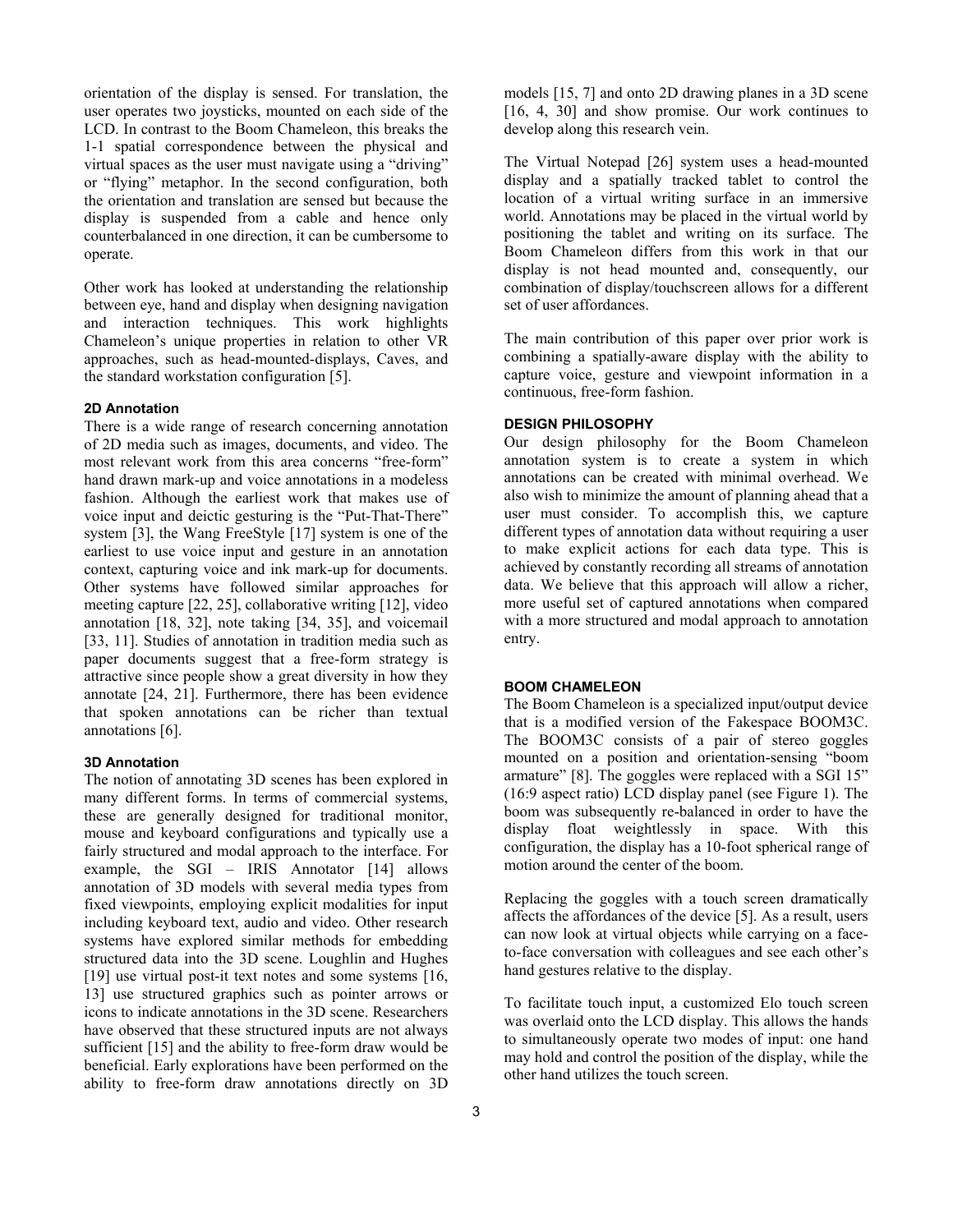To record voice, we attached a podium microphone to the top of the display frame. Speakers were employed for sound output.

## **ANNOTATION APPLICATION**

To facilitate design reviews and critiques, we have developed an annotation application to take advantage of the simple navigation metaphor of the Chameleon.

Our graphical interface was designed to allow for a wide range of possible grip and hand positions (see Figure 3). The wide button strips running along the left and right sides of the display are both simple and accessible using thumbs from a wide variety of grips. In addition, there are large push buttons along the top of the screen.



Figure 3. Hand grip and widget layout.

# **Viewpoint and Voice Capture**

From the user's perspective, the view reacts immediately in response to changes in the position and orientation of the display. The microphone placed above the display is well positioned to capture speech from the primary annotator and discussions with colleagues who are also viewing the display. When the Record button is active, both viewpoint and voice information are saved as separate data streams, ready for immediate playback.

Since some ambient sounds within the room are also picked-up, as with any audio recording situation, privacy issues need to be considered. While we indicate when a recording session is in progress through a large red button on the display, a secondary red light could be added to the top of the Boom Chameleon's central post to signal to nearby colleagues that a recording session is in progress.

#### **Gesture Capture**

Gestures that are supported by our annotation system can be grouped into two categories: non-marking and marking. In the course of a normal conversation, a significant number of deictic gestures may be made. Deixis is a well-studied form of natural dialogue that allows the user to efficiently express their ideas by combining voice and gesture information in a single

message. This is particularly useful when dealing with spatial data as in our 3D object inspection.

*Flashlight*. In order to support non-permanent deictic gesture, we implemented a mode that simulates a flashlight on the tip of the finger which can be used to highlight locations on a 3D model (see Figure 4a). The 'virtual flashlight' is invisible, but the effect is that a spotlight appears on the model from the direction that the user is pointing. We found through preliminary tests that often the flashlight was not precise enough for detailed pointing tasks. Consequently, we indicate the precise location of interest by using a small ball that floats above the model. Since the ball is directly above the point of interest, a reviewer of the annotation can view the recording from different angles, and still have the gesture aligned appropriately on the model. It is also possible to infer the viewpoint of the annotator from the shape of the spotlight.



Figure 4. (a) Flashlight feature (b) drawing on object (c) inspecting drawing from new view.

To implement Flashlight pointing mode, we place the flashlight above the model one tenth of the distance between the location of the screen and the model. This combination allows the user to highlight a larger area of the model when farther away, smaller regions when closer, and the small sphere allows exact location of features when the user is very close.

*Pen - Drawing on the 3D object*. We also provide an ability to draw directly on 3D objects in the scene. This allows for annotations to be readily viewable from multiple viewpoints (see Figure 4b,c). Although Pen mode is the default, either Flashlight or Pen mode and can be rapidly toggled by selecting the appropriate button at the top of the screen (see Figure 3a,b).

*Snapshots*. Snapshots in our system are flat 2D images floating in the 3D scene (see Figure 5). This differs from the snapshot approach in [\[28\]](#page-9-21) where snapshots are also floating in 3D space but are windows into 3D volumes. In our system, to create a snapshot the user clicks on the "Take snapshot" command (see Figure 3c) that causes an image of the current viewpoint to be captured and positioned in front of the camera. This also temporarily locks the viewpoint; enabling the LCD screen to be used as a writing pad. The pen can be used to write directly on the snapshot and the system continues to capture voice annotations. When finished, the user presses the "Done Snapshot" button, releasing the snapshot image.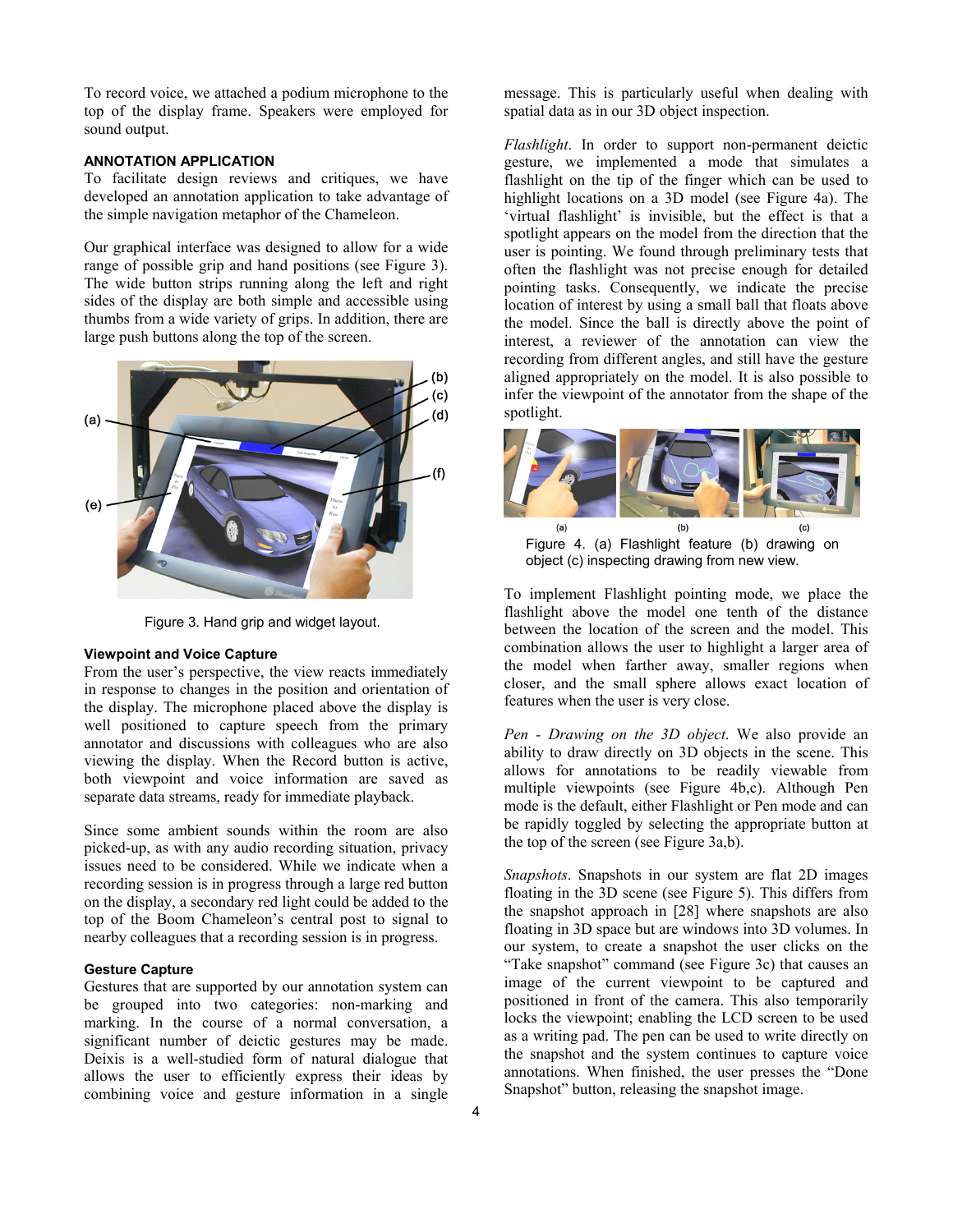

Figure 5. Snapshot of active view.

The snapshot capability is useful for a variety of situations. First, while the pen can be used to draw on 3D objects, there is no mechanism for "drawing where there are no objects". This can be an especially acute problem in a sparse scene. For example, it is difficult to circle a group of atoms in a molecule (see Figure 6). The snapshot allows drawing "in space" since the markings appear on the surface of the snapshot. Second, because the viewpoint is movable while drawing, moving the display also moves the pen tip relative to the scene. We term this phenomenon "ink drift". Normally, the viewpoint can be held steady enough to make rough marks, however, ink drift becomes a problem when exact precision is needed. The frozen viewpoint of the snapshot feature helps to alleviate this problem. Third, some viewpoints are hard and awkward to reach. Taking a snapshot allows users to grab a difficult viewpoint and reposition the display to a more comfortable viewing and writing posture. Finally, drawing on an object can be effective in many situations, however, users may mistakenly assume the marks are being drawn on a plane in screen-space rather than object space. This results in marks looking correct from the original drawing viewpoint but extremely confusing or distorted from other viewpoints. For example, from one viewpoint a circle is drawn, yet from another viewpoint, it appears as a long thin oval. Snapshots allow a user to explicitly choose to draw in screen space and avoid this problem.



Figure 6. Difficult to draw on 3D molecule.

*Animated Transitions.* Releasing a snapshot has two effects. First, it places the snapshot in the 3D scene. Secondly, to preserve visual continuity, a smooth

animated transition occurs between the original viewpoint in which the snapshot was taken and the current position of the display (see Figure 7). Depending on the movement of the display while the snapshot is frozen, it is possible to have the snapshot suddenly be positioned outside or behind the current viewpoint when unfrozen. Since the abrupt change of context can be very confusing for users, we employ animated transitions to prevent a visually jarring experience to keep users oriented.

Even when the viewpoint is unfrozen, marks can be made on the snapshots. This "always drawable" design minimizes the mode switching the user has to consider.



Figure 7. Animated transition after snapshot is released.

In keeping with the concept of omni-viewable widgets for a volumetric display [[2\]](#page-8-12), the snapshot frames are doublesided, in order to show the snapshot image and annotation ink on both the front and the back of the image plane (see Figure 8a). Thus, these annotations are viewable and writable from many vantage points.



Figure 8. (a) Double-sided, viewable and writable snapshots. (b) Layering snapshots.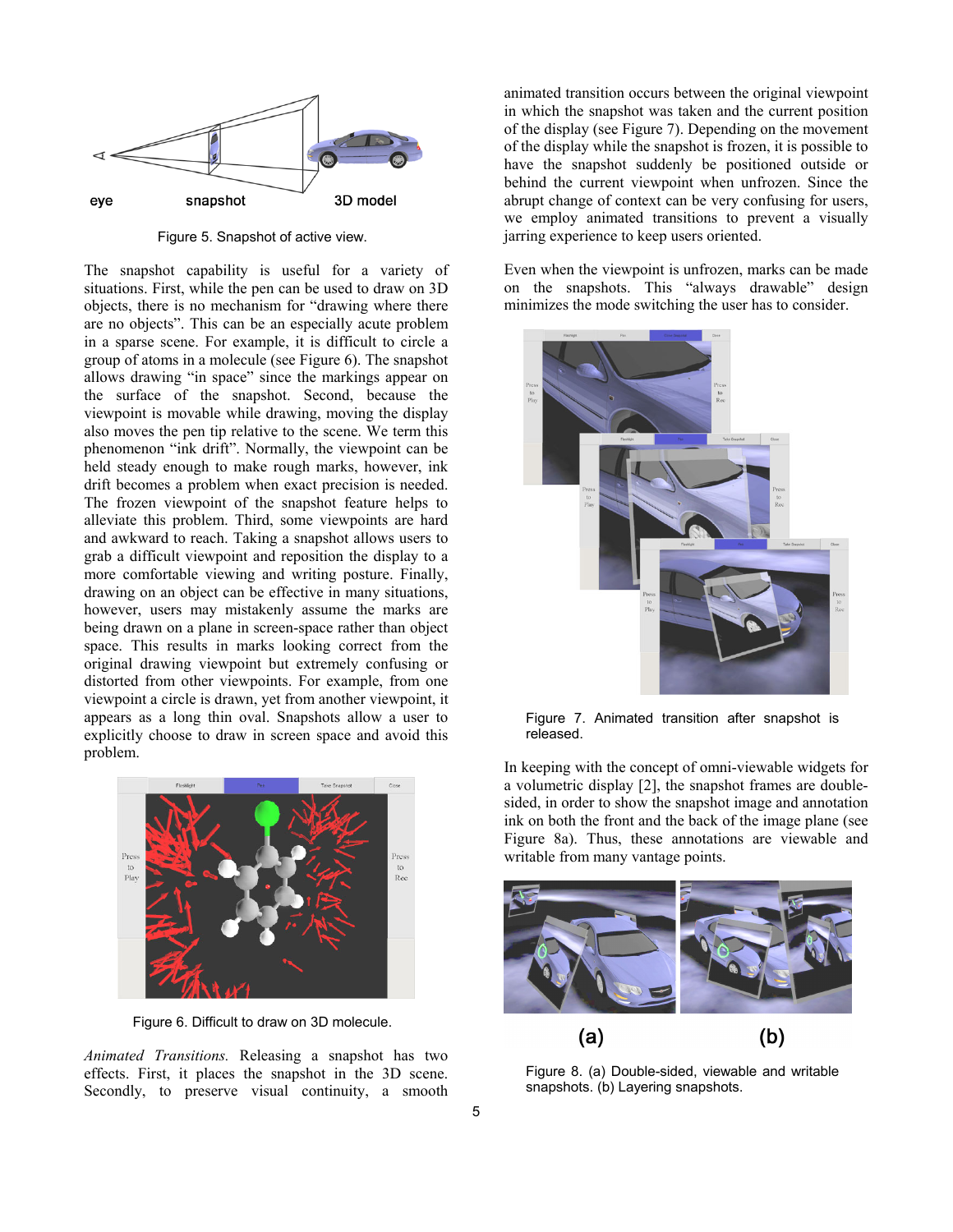A convenient byproduct of spatially embedding snapshots is the ability to layer multiple snapshots (see Figure 8b). That is, users can take a snapshot of the 3D object with previously created snapshots in view. This allows users to capture snapshots within snapshots perhaps to annotate annotations within the shared 3D scene. We have noticed that there is a natural "onioning" effect in which the earliest snapshots are positioned closest to the center of the scene while new snapshots are positioned further away.

*Titlebars*. Populating the 3D scene with many snapshots can clutter and obscure the 3D object. To counteract this effect, we have added the ability to hide the snapshot images. Clicking on the titlebar of a snapshot toggles the visibility of the image. The titlebar is clickable from both the front and back sides, and is drawn semi-transparently to reduce the problem of obscuring the 3D objects. Lastly, while a snapshot is hidden, the position, size and orientation of the titlebar provide the user with an awareness as to the scope of the hidden annotation (see Figure 9).



Figure 9. Toggling snapshot visibility using titlebar.

*Recording*. To begin an annotation session, the user presses the Record button. This activates the capturing of all three data streams: view, voice and gesture information. The Record button turns red to indicate that data is being captured. Clicking on the button (see Figure 3f) again will end the annotation session.

*Playback.* To replay the last annotation session, the user can click on the Playback button located on the left side of the display (see Figure 3e). The annotation session is then played back in a separate window (see Figure 10). Note that during playback the 3D object and annotation data is also presented "live" in the main window. This real-time view of the annotation session allows the user to have alternative viewpoints during playback. This is useful, for example, if the recording is pointing out a flaw with a part of the model and the user wishes to get a closer look, or see the part from a different angle. Offering alternative 3D views has been done previously for navigation [\[31\]](#page-9-22) but not for live annotations.

*Saving*. From the playback window, a user can choose to save the annotation session. A representative thumbnail image of the annotation session is generated and its use is described below.



Figure 10. Playback window.

*Workflow*. To begin a design review the user can select a 3D object from a 2D image browser (see Figure 11) running on the Boom Chameleon. Clicking on an image will launch our annotation software with the selected 3D model. Saved annotation sessions will also appear in the browser and if selected will playback the session. Users can transmit an annotation session to their colleagues by sending the data as an e-mail attachment.



Figure 11. 2D PortfolioWall browser for accessing 3D models and annotations.

#### **IMPLEMENTATION**

The system uses a dual processor Pentium III 500 MHz computer with a NVIDIA GeForce2 graphics card. The annotation application is implemented in Java 3D. We use the VRML97 loaders provided by Sun to load VRML files into the scene.

The system is event based. A device driver synthesizes the various angles from the joints of the boom arm into a position and orientation value event for the display. Touch screen events are received as mouse events. The standard Windows sound API is used to record audio segments. A Java sound player is used to replay sounds.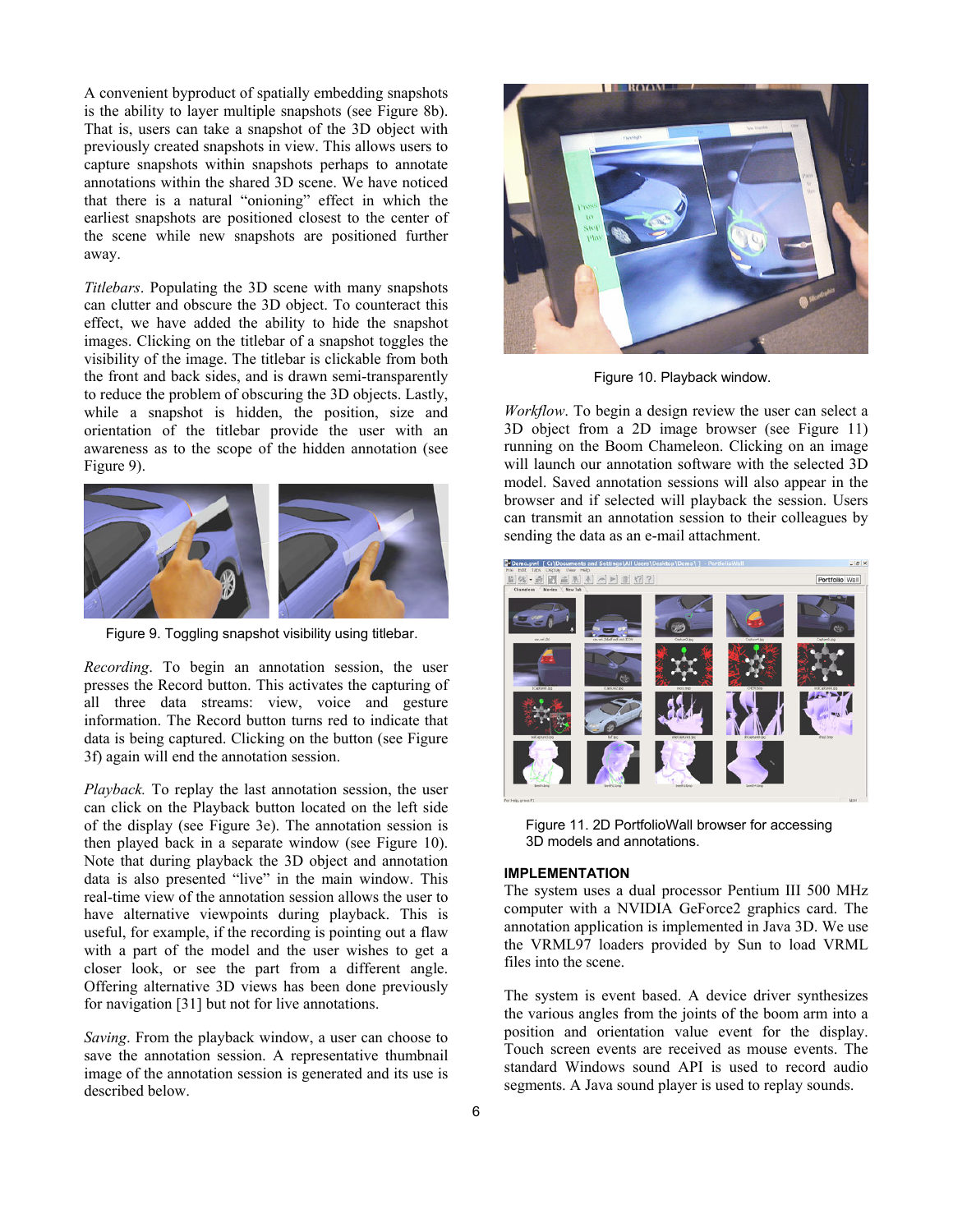Depending on the state of the interface, mouse events are synthesized into button presses and pointing gestures. Mouse drags are synthesized into a pen drawing events.

During recording, all events are time stamped and recorded. In addition, these events are used to update the display with the appropriate changes such as movement of the viewpoint or the creation of annotation marks in the scene.

During playback, the playback window is simply another view on the same 3D scene. Recorded events are sent to both windows but interpreted in different ways. In the playback window, all events are "replayed"; thus session viewpoint movements and annotations reappear in this window. In the main viewing window, recorded viewpoint events are ignored: the viewpoint in this view remains controlled by the boom position. Other recorded events such as flashlight pointing or drawing do occur in the main view. This allows a user to view the creation of annotations from viewpoints that differ from the viewpoint in the playback window.

Drawing on objects in the scene is accomplished by attaching Java3D behaviors to the scene geometry to detect the intersection of mouse events with scene geometry. When mouse drags occur, the system performs continuous picking on the scene geometry to determine the geometry intersection. This picking information is then used to place annotation marks that follow the scene geometry but are slightly offset above the geometry, to make them visible to the user.

Snapshots are created by first grabbing the image in the main window as a jpeg image. Next this image is used as a texture on both sides of a flat polygonal surface in the scene. These textures are placed in the 3D scene graph under one node for each snapshot. This allows snapshots to be quickly hidden or displayed by simply detaching or reattaching them to the scene graph.

# **EVALUATION**

The first version of the Boom Chameleon was built three years ago. This initial version was a "view only" device with no touch screen or microphone. This design limited users to move around a 3D scene and permitted no annotations. We have had extensive experience with hands-on demonstration of this initial version. It has been operated by hundreds of users at SIGGRAPH'99 as part of the trade floor exhibits. We have also conducted hundreds of hands-on demos in our laboratory with users ranging from experienced 3D computer graphics artists to "technology shy" executives of major automotive companies with absolutely no experience in operating 3D computer graphics camera controls. We have observed that 100% of the users immediately understand the navigation metaphor and are able to control their

navigation within seconds. We can only recall one user "getting lost" (a sculptor and expert user of a 3D computer graphics application) when she moved below the virtual floor and encountered an entirely black scene. We have also observed a few users initially confused when navigation started inside the car model. Because the interior of the car had not been modelled (you see only the back sides of the surfaces that make up the body) this presented an unfamiliar and confusing display. This situation was quickly remedied when the user randomly moved to the outside of the car.

Another interesting and often repeated observation is what we refer to as the "herding effect". This effect occurs when small groups of people (up to 4) are trying to watch the screen of the Boom Chameleon while someone navigates. This results in a "follow the leader" situation where the group walks around with the user, looking over the user's shoulder as the display is moved around. We have observed that this effect is especially pronounced when the Boom Chameleon user is the superior or manager of the others in the group. This method of following the user can at times be quite clumsy and ineffective so we have addressed the herding effect by providing a fixed duplicate display monitor close to the Boom Chameleon for others to watch. This concept suggests using the Boom Chameleon as a 3D podium where a presenter may drive the interaction while the audience watches on a larger fixed display.

We have also observed that some savvy 3D users realize the limitations of the viewpoint control technique. For example, some users asked how they could "fly above the car to look straight down from the top".

With the Boom Chameleon augmented with a touch screen, microphone, and our annotation software, we performed a range of user evaluations. Approximately twenty-five people have tried and commented on the system with annotations. The comments from these sessions resulted in modifications to our annotation application. After these modifications, users had little trouble learning and operating the interface.

Our informal study was focused on how users simultaneously use the different types of annotations: speech, viewpoint control, drawing, and pointing. To study this behavior we recruited six subjects and asked them to perform a task with the Boom Chameleon. Before being given the task we explained to the subjects how the Chameleon and the various annotation facilities worked. During this training we had them inspect a 3D model of a car with no major defects. After this, we explained that their task involved searching for and reporting on some major defects that we introduced on the body of the car (see Figure 12). Subject were told to act as an insurance claim adjuster and that the car they were about to inspect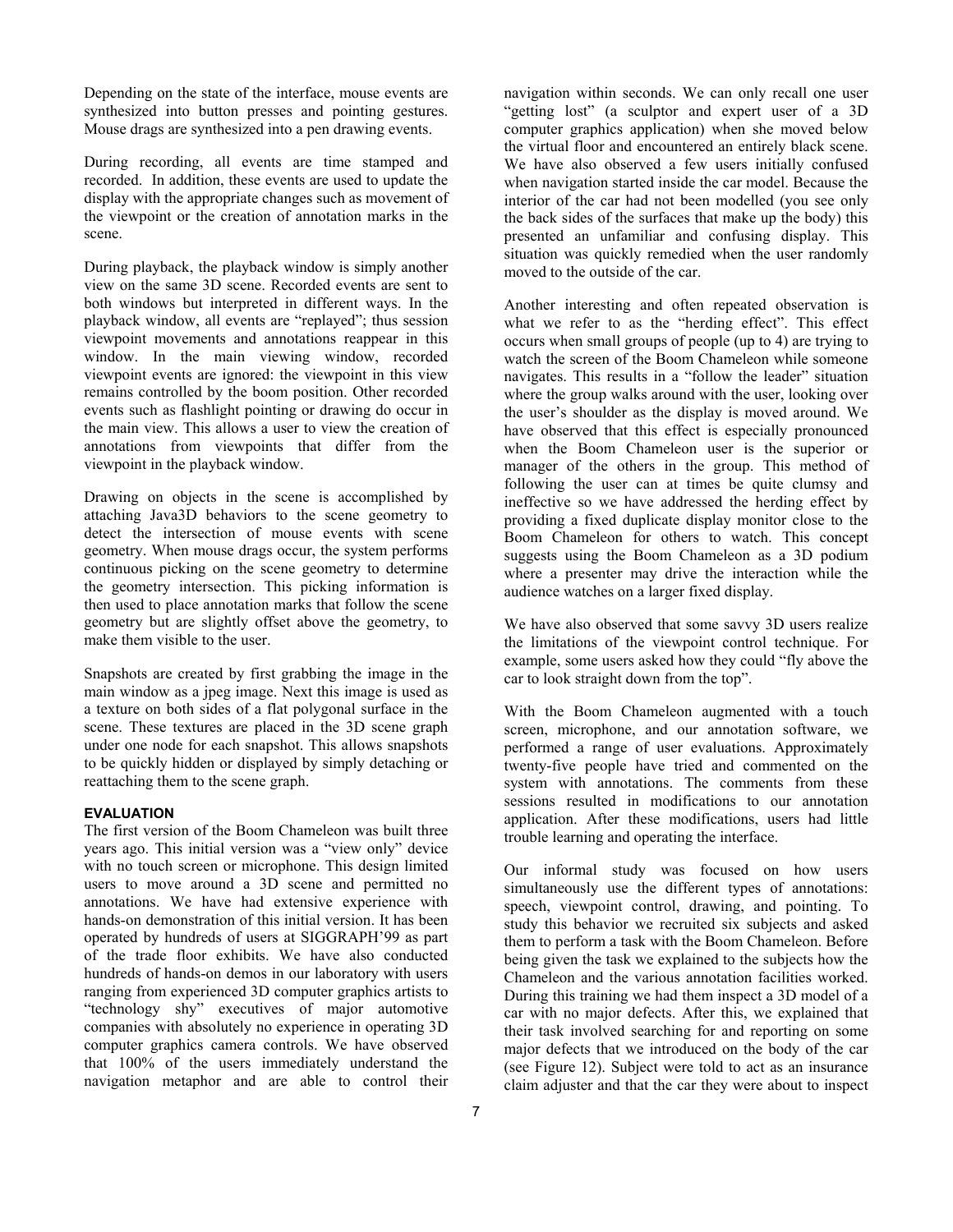had been vandalised resulting in some severe and dramatically strange defects -- probably the work of an angry wizard. Subjects were also told that their task was to not only find the defects, but also to describe the defect and what needed to be corrected as if they were leaving a message for another person on how to correct the defect. To keep task times short, we added six very obvious defects to the car model (see Figure 12) ranging from a sagging driver's mirror, a crooked sunroof, an extra tail fin; an oddly rotated tire and some large dents in the body of the car.



Figure 12. User study: 3D car model with defects.

We reviewed all of the annotation sessions and for two users, catalogued the annotation activity in detail. Figure 13 shows a visualization of the user's activities over time for their annotation session.

The first observation is that a high number of small annotation events are highly intermingled in this four minute time period. We believe that if annotation switching required explicit actions (e.g., switching between a viewpoint control mode and gesture input mode) a user's behavior would be quite different. During the annotation session, users spoke the majority of the time. This may have been due to slight nervousness about their performance in the task. Also, speech is at times occurring in parallel with viewpoint movement or gesture. We observed that voice annotations were the predominant style of commenting in conjunction with "framing" the proper 3D view. The flashlight mode was used less frequently than the pen modes.

A variety of annotation session styles were observed. One user adopted a style in which they constantly were inspecting the model by repeatedly orbiting. Typically when a defect was spotted, they would leave their orbit and zoom in on the region of interest. For the most part, users would naturally segment the annotation session into a repeated sequence of actions per defect. For example, one user moved the viewpoint until she located each defect, shined the flashlight on the area of interest, then spoke and drew an annotation to comment on the defect.

We observed on a few occasions that the users would accidentally confuse drawing on object and drawing on screen modes. For example, users would make an annotation, move the viewpoint and then realize that they had not been drawing on the screen but drawing on objects in the 3D scene. Users seem to easily recover from this error by moving back to the appropriate viewpoint and either vocalizing a comment, or taking a snapshot and annotating it.

One surprising result was in how users employed the snapshot feature. While the test task could be performed easily without using snapshots, we observed that some users applied an annotation and then pulled back making a snapshot of it. One user in particular annotated all of the defects and then made a second pass taking a snapshot of each defect with its annotation. In both of these cases, we speculate that users took snapshots to emphasize the defects and to produce a visual summary.

#### **DISCUSSION & FUTURE WORK**

Our experience with the Boom Chameleon and annotation software has revealed tradeoffs in determining the depth of placement for a snapshot in a scene. If a snapshot is placed very close to an object, the snapshot is large and close to the area of interest. However, this comes at the cost of the snapshot obscuring or even intersecting parts of the model. The snapshot does not obscure the model as



Figure 13. Annotation session for 2 users.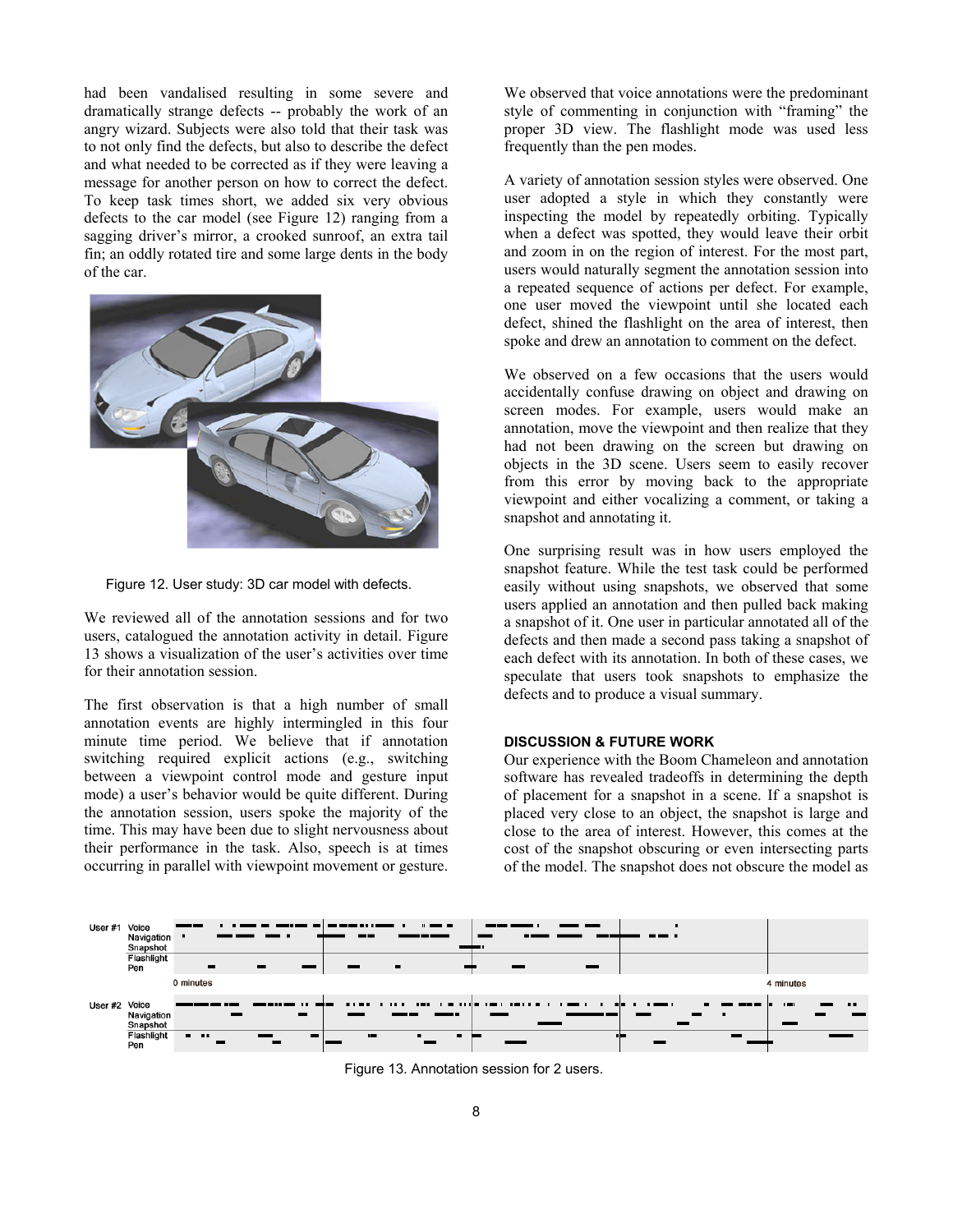much, if the snapshot is positioned far away, however, the correspondence between model and snapshot is not as obvious. While turning snapshot on and off in a scene addresses these problems somewhat, future research may be to develop better schemes for users to control the depth or placement of snapshots.

Users were clearly adept at operating the Boom Chameleon and its annotation functions. However, what remains to be explored and developed are the conventions relating to the "new and best practices" for this method of annotation. For example, is there a common set of markup symbols that should be used? Should snapshots be used to organize annotations? Do you speak as if the recipient of the annotations is standing next to you?

The physical layout of the Boom Chameleon affords and limits certain types of navigation styles. As in our examples, using the boom to look at an object centered on the base of the Boom prevents the user from colliding with or interfering with the arm or base of the Boom. In contrast, using the unit to look from the inside of a virtual scene to the outside is difficult because there is only a small space to walk between the boom base and the display. Alternatively, if an object is centered at the center of the boom, the base acts as a physical barrier, not allowing the display to be moved through the center of the object. These problems could be alleviated by: a larger boom arm, inverting the boom to be mounted to the ceiling, or offsetting the origin of the virtual scene.

As the Boom Chameleon is a weighted and balanced device, it dampens user's movement of the display and this results in a Steadicam™-like quality to the movements. We believe that it may be worthwhile to emulate this physical property in software for unsupported handheld spatially-aware displays.

Finally, future work could be to address many limitations of our system. For example, methods for deleting and editing portions of an annotation session may need to be introduced. Another avenue for future research is to explore the use of Chameleon navigation in combination with other types of camera controls, mappings and control/display ratios. For example, a graphical widget could be accessible on the screen to control zoom factor.

#### **CONCLUSIONS**

Our work with Boom Chameleon has demonstrated that the "window on a virtual world" metaphor is an extremely quick to learn and easy to operate 3D navigation technique. While weakness of this approach is that it allows only a limited type of navigation and requires special hardware, we feel it nonetheless it could be used effectively in many applications where non-technical users require ability to inspect 3D virtual objects.

Our studies have shown that users utilized the simultaneous capture of 3D viewpoint, voice and gesture and easily transitioned between these data types. Because of this we believe that, with further refinements, the Boom Chameleon has the potential to be used effectively in 3D design reviews.

# **ACKNOWLEDGMENTS**

The authors would like to acknowledge the contributions of FakeSpace Laboratories, subjects who participated in our studies, Scott Guy, and Ravin Balakrishnan.

## **REFERENCES**

- <span id="page-8-3"></span>1. Art+Com System [\(www.artcom.de](http://www.artcom.de/))
- <span id="page-8-12"></span>2. Balakrishnan, R., Fitzmaurice, G.W. and Kurtenbach, G. (2001) User Interfaces for Volumetric Displays. *IEEE Computer*, 34(2), 37-45.
- <span id="page-8-5"></span>3. Bolt, R.A. Put-That-There: voice and gesture at the graphics interface. *SIGGRAPH Computer Graphics*, 14(3), 1980, 262-270.
- <span id="page-8-10"></span>4. Bourguignon, D., Cani, M-P. and Drettakis, G. (2001) Drawing for Illustration and Annotation in 3D, In *Proceedings of EUROGRAPHICS'01*, 114- 122.
- <span id="page-8-4"></span>5. Buxton, W. & Fitzmaurice, G.W. (1998) HMD's, Caves & Chameleon: A Human-Centric Analysis of Interaction in Virtual Space, Computer Graphics, *The SIGGRAPH Quarterly*, 32(4), 69-74.
- <span id="page-8-8"></span>6. Chalfonte, B.L, Fish, R.S. and Kraut, R.E. (1991) Expressive Richness: A comparison of speech and text as media for revision, In *Proceedings of CHI'91*, 21-26.
- <span id="page-8-9"></span>7. Cohen, P., McGee, D., Oviatt, S., Wu, L., Clow, J., King, R., Julier, S. and Rosenblum, L, (1999) Multimodal Interaction for 2D and 3D Environments, *IEEE Computer Graphics and Applications*, 19(4), 10-13.
- <span id="page-8-11"></span>8. Fakespace Labs. (www.fakespacelabs.com).
- <span id="page-8-0"></span>9. Fitzmaurice, G.W. (1993) Situated Information Spaces and Spatially Aware Palmtop Computers. *Communications of the ACM*, 36(7), 38-49.
- <span id="page-8-2"></span><span id="page-8-1"></span>10. Fitzmaurice, G., Zhai, S. and Chignell, M. (1993) Virtual reality for palmtop computers, *ACM Transactions on Information Systems*, 11 (3), 197- 218.
- <span id="page-8-7"></span>11. Frohlich, D. and Daly-Jones, O. (1995) Voicefax: A shared workspace for voicemail partners, In *Proceedings of CHI'95* Short papers, 308-309
- <span id="page-8-6"></span>12. Hardock, G., Kurtenbach, G., and Buxton, W.A. (1993) Mate: A marking based interface for collaborative writing. In *Proceedings of UIST'93*, 259-266.
- 13. Harmon, R., Patterson, W., Ribarsky, W. and Bolter, J. (1996), The Virtual Annotation System, In